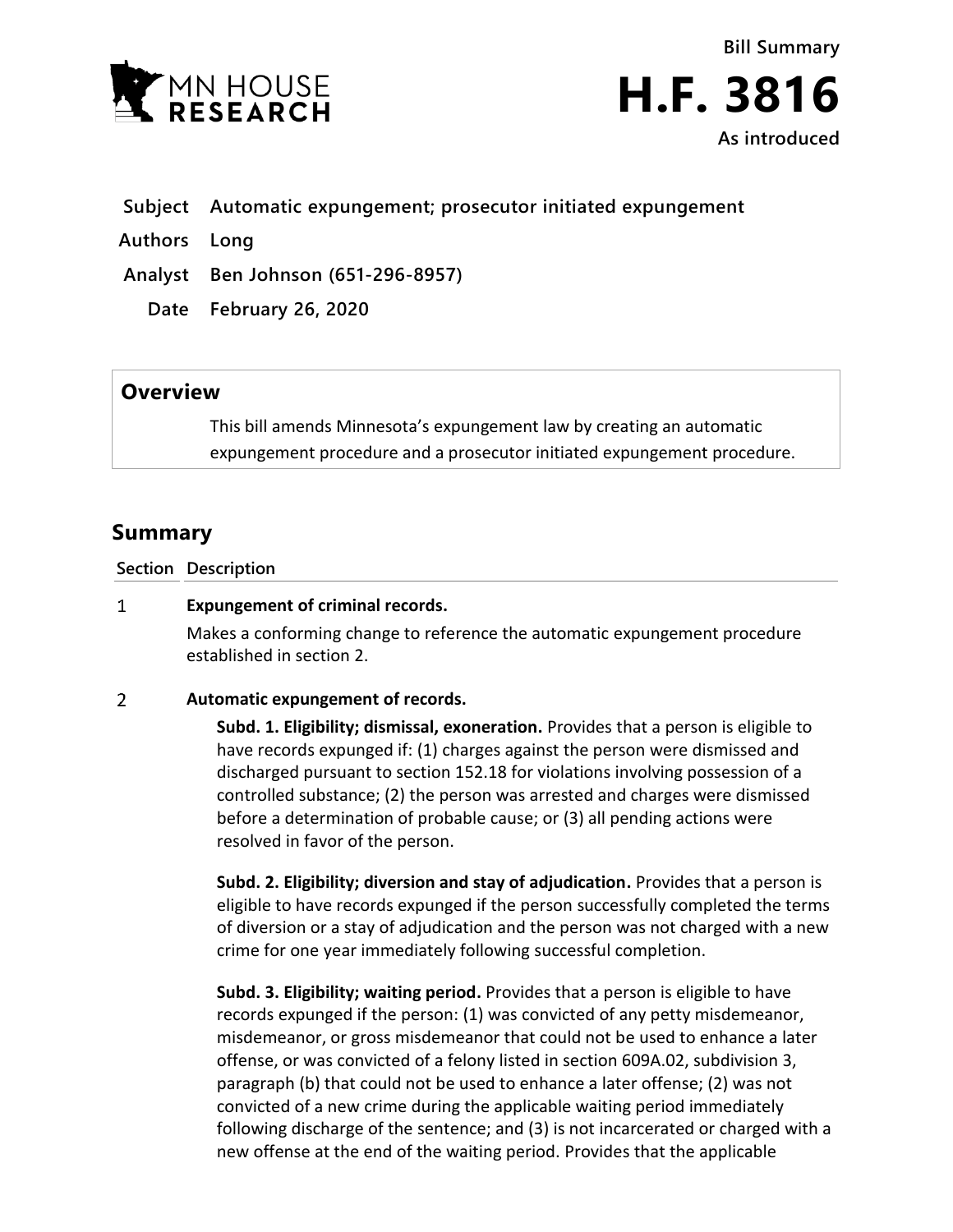### **Section Description**

waiting periods are two years for a misdemeanor, four years for a gross misdemeanor, and five years for a listed felony.

**Subd. 4. Eligibility; enhanceable offenses.** Provides that a person is eligible to have records expunged if the person: (1) was convicted of a crime that could be used to enhance a later offense; (2) was not convicted of a new crime during the applicable waiting period immediately following discharge of the sentence; and (3) is not incarcerated or charged with a new offense at the end of the ten-year waiting period.

**Subd. 5. Bureau of Criminal Apprehension to identify eligible individuals.** Directs the Bureau of Criminal Apprehension (BCA) to identify individuals who are eligible for an automatic expungement, provide notice to the judicial branch, make a reasonable effort to notify the person whose records are eligible for expungement, and make a reasonable effort to notify any identifiable victims.

**Subd. 6. Order of expungement.** Directs a court that receives notice from the BCA stating that a person is eligible for an order of expungement under this section to issue an order. Provides that the limitations on expungements issued pursuant to a petition under section 609A.03 apply to an order under this section. Specifically states that an order under this section shall not be sealed for the purposes of a human services background study or a background check required by the Professional Educator Licensing and Standards Board and the Board of School Administrators. Directs the court administrator to send a copy of the order to relevant agencies. Directs the prosecutorial office with jurisdiction over the offense to provide any notice to victims required under section 611A.06. Classifies data of a person whose records are expunged consistent with the classification of data for expunged records under section 609A.03.

### 3 **Expungement of arrest.**

Permits a person to petition for an expungement of arrest records when the prosecuting authority has declined to file charges or the statute of limitations has expired and no charges were filed. Under current law in section 299C.11, a person may contact the BCA and any other applicable agencies to request that records be destroyed if all charges were dismissed prior to a determination of probable cause or when the prosecuting authority declined to file any charges.

### $\overline{4}$ **Certain criminal proceedings.**

Makes a conforming change by striking a provision that permitted a person to petition for expungement when all actions or proceedings were resolved in favor of the person. Under section 2, expungement of those records would be automatic and not need a petition.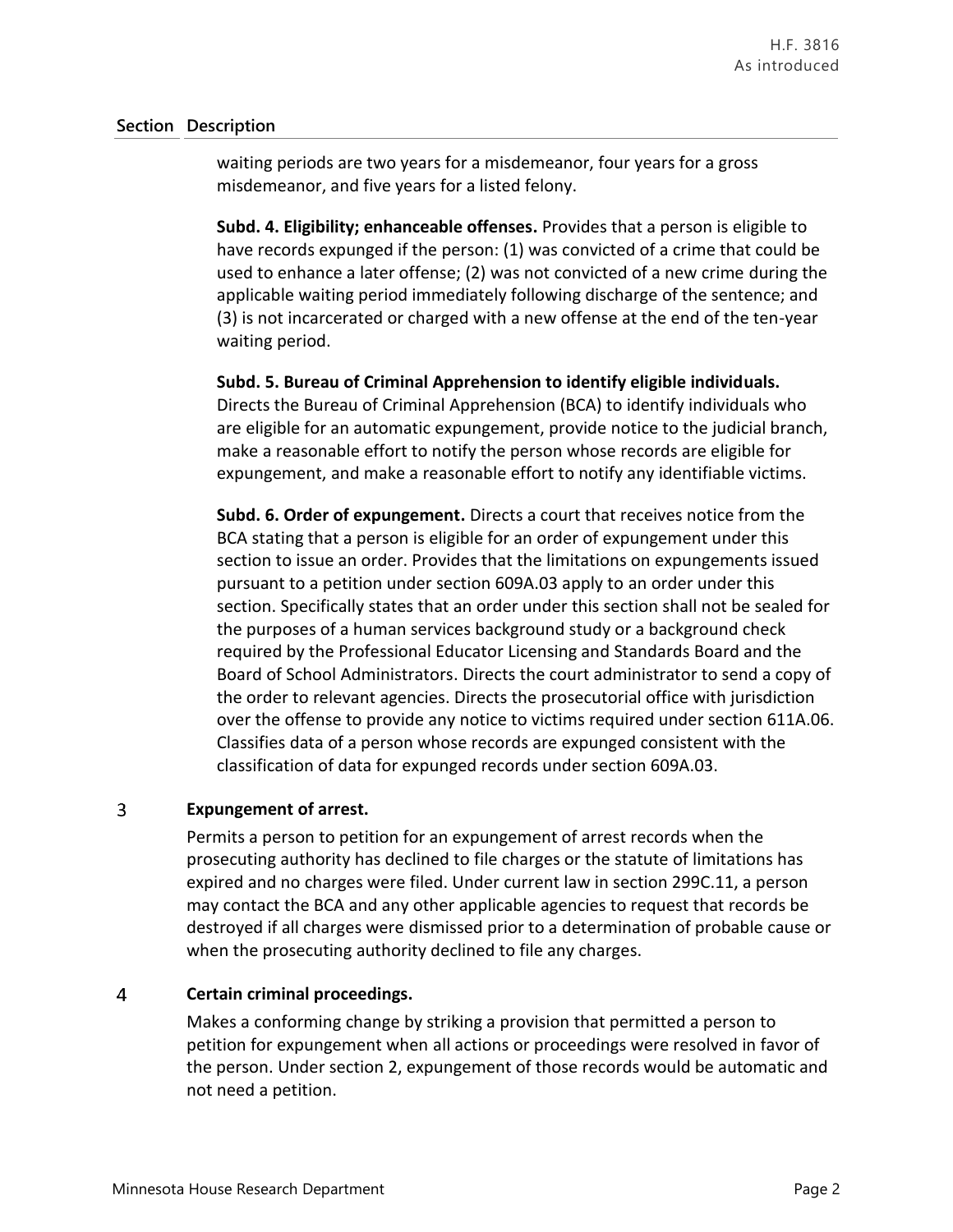### **Section Description**

### 5 **No petition required in certain cases with prosecutor agreement and notification.**

Directs prosecutors to inform a court when the prosecutor agrees to an expungement without requiring a petition and there is a connection between the underlying crime and the person's status as a crime victim. The court can then make appropriate findings to grant the relief described in section 609A.03, subdivision 6a which allows the person to be restored to the status the person occupied before the arrest, including the right to truthfully fail to acknowledge the arrest, indictment, information, or trial. Further directs prosecutors to agree to an expungement without a petition if the prosecuting authority has declined to file charges or the statute of limitations has expired and no charges were filed.

#### 6 **Prosecutor initiated expungement.**

**Subd. 1. Determination of eligibility.** Permits a prosecutor to initiate a petition to expunge a person's records if the person meets the eligibility requirements under section 609A.02, subdivision 3, or the person was convicted of, or received a stayed sentence for, a felony offense other than one for which predatory registration is required.

**Subd. 2. Petition; contents; fee.** Requires a petition in a prosecutor initiated expungement to include relevant information substantially similar to the information required by any other petition. Waives the filing fee for a petition brought by a prosecutor.

**Subd. 3. Service of petition and proposed order.** Requires a prosecutor to serve the person whose records may be expunged, any victims who requested notice under section 611A.06, and all agencies whose records might be affected by the order. Permits agencies to submit relevant records.

**Subd. 4. Hearing.** Directs the court to hold a hearing if there were identifiable victims of the offense, or an agency, subject of the petition, or prosecutor requests a hearing. Permits the court to enter an order without a hearing if a hearing is not otherwise required.

**Subd. 5. Nature of remedy; standard.** Requires the court to issue an order of expungement unless the court determines that the interests of the public and public safety outweigh the disadvantages to the person. Provides that the effect and limitations of an expungement under this section are identical to an order issued under section 609A.03.

### $\overline{7}$ **Petition; filing fee.**

Makes a conforming change.